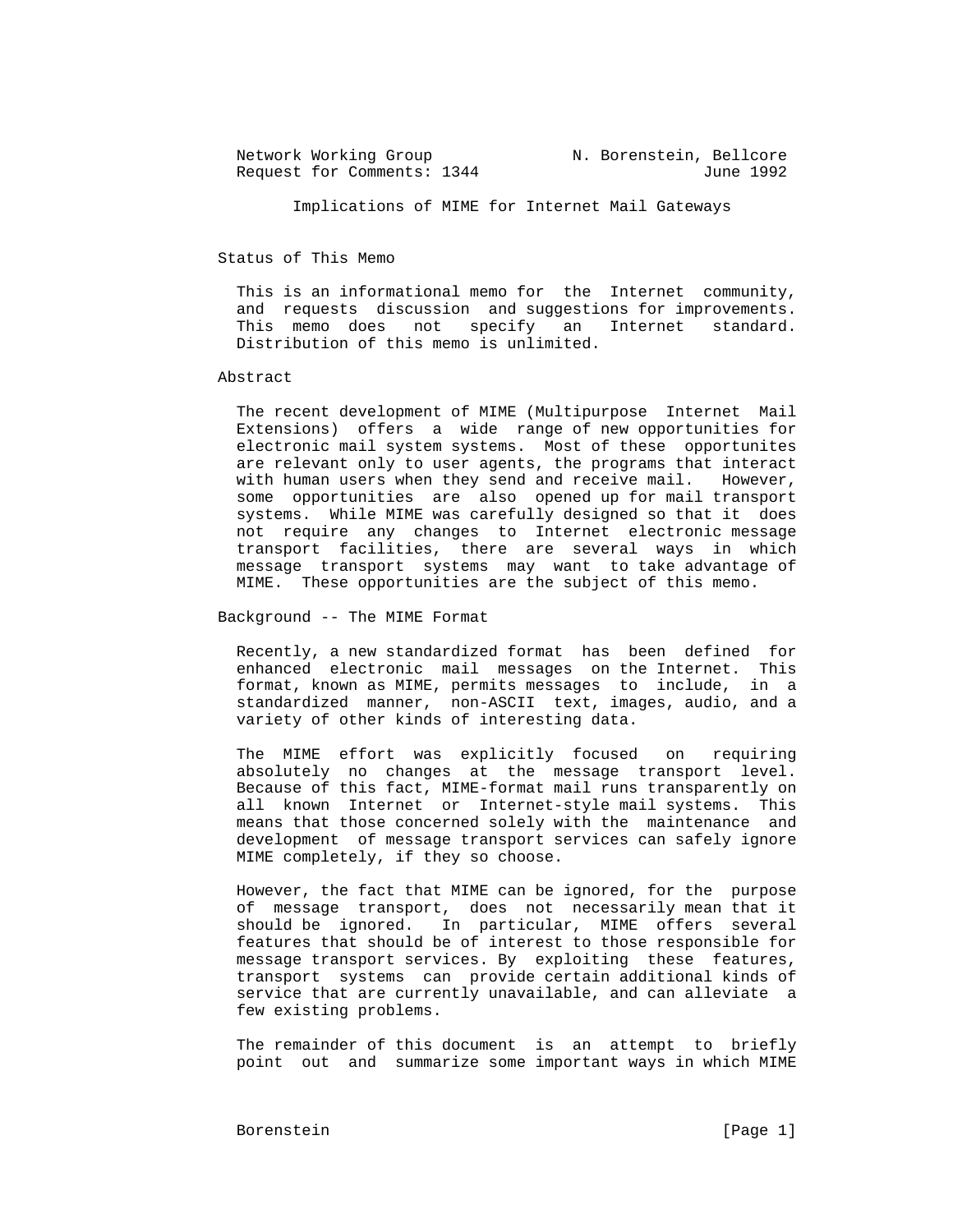may be of use for message transport systems. This document makes no attempt to present a complete technical description of MIME, however. For that, the reader is refered to the MIME document itself [RFC-1341].

#### Mail Transport and Gateway Services: A Key Distinction

 Before implementing any of the mechanisms discussed in this memo, one should be familiar with the distinction between mail transport service and mail gateway service. Basically, mail transport software is responsible for moving a message within a homogeneous electronic mail service network. Mail gateways, on the other hand, exchange mail between two significantly different mail environments, including via non-electronic services, such as postal mail.

 In general, it is widely considered unacceptable for mail transport services to alter the contents of messages. In the case of mail gateways, however, such alteration is often inevitable. Thus, strictly speaking, many of the mechanisms described here apply only to gateways, and should not be used in simple mail transport systems. However, it is possible that some very special situations -- e.g., an SMTP relay that transports mail across extremely expensive intercontinental network links -- might need to modify messages, in order to provide appropriate service for those situations, and hence must redefine its role to be that of a gateway.

> In this memo, it is assumed that transformations which alter a message's contents will be performed only by gateways, but it is recognized that some existing mail transport agents may choose to reclassify themselves as gateways in order to perform the functions described here.

Rejected Messages

 An unfortunately frequent duty of message transport services is the rejection of mail to the sender. This may happen because the mail was undeliverable, or because it did not conform to the requirements of a gateway (e.g., it was too large).

 There has never been a standard format for rejected messages in the past. This has been an annoyance, but not a major problem for text messages. For non-text messages, however, the lack of a standard rejection format is more crucial, because rejected messages typically appear to be text, and the user who finds himself viewing images or audio as if they were text is rarely happy with the result.

 MIME makes it very easy to encapsulate messages in such a way that their semantics are completely preserved. The simplest way to do this is to make each rejection notice a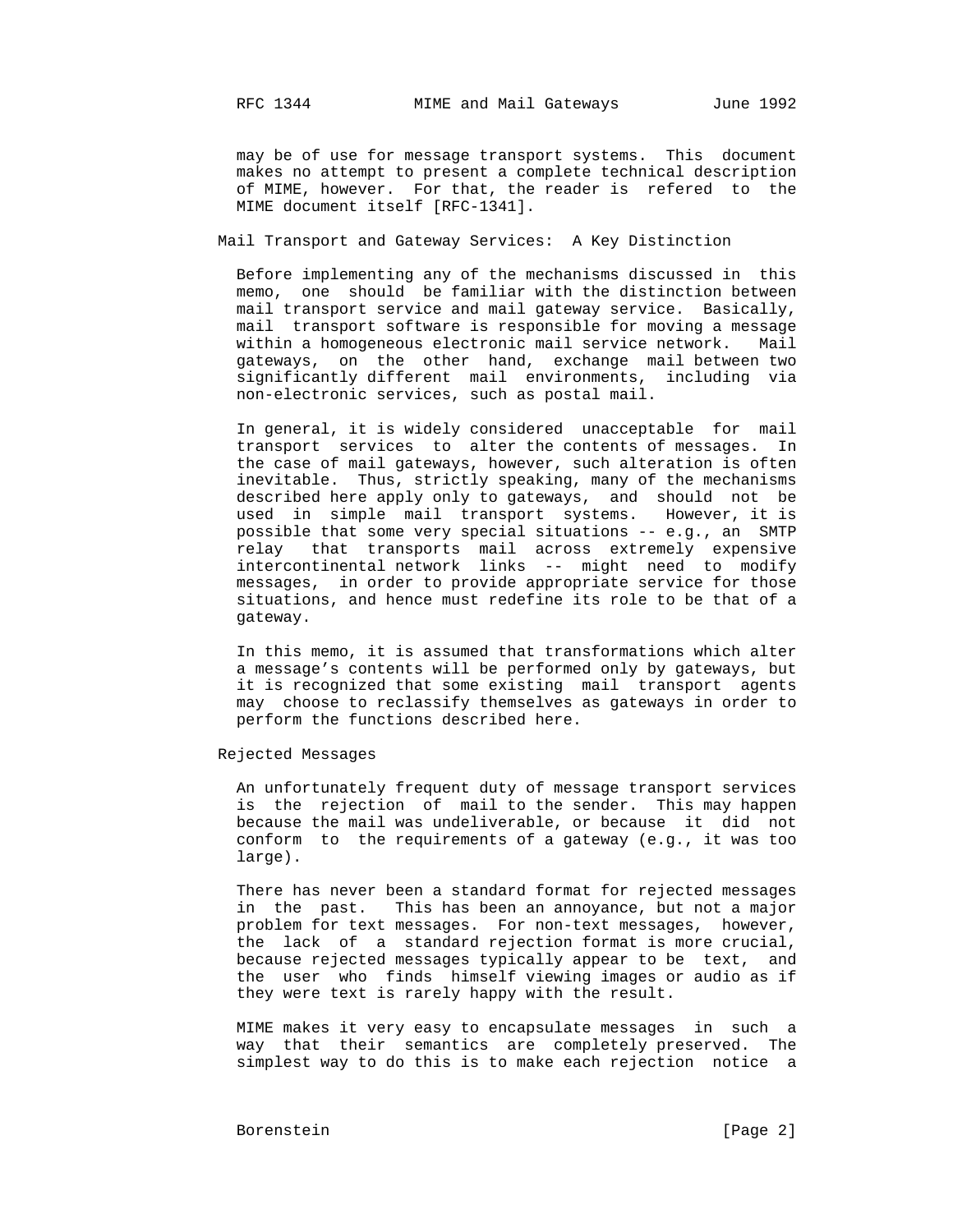MIME "multipart/mixed" message. That multipart message would contain two parts, a text part explaining the reason for the rejection, and an encapsulated message part that contained the rejected message itself.

 It should be stressed that the transport software does not need to understand the structure of the rejected message at all. It merely needs to encapsulate it properly. The following, for example, shows how any MIME message may be encapsulated in a rejection message in such a way that all information will be immediately visible in the correct form if the recipient reads it with a MIME-conformant mail reader:

```
 From: Mailer-Daemon <daemon@somewhere.com>
Subject: Rejected Message
Content-type: multipart/mixed; boundary=unique-boundary
```
 --unique-boundary Content-type: text/plain; charset=us-ascii

 A mail message you sent was rejected. The details of the rejected message are as follows:

From: Nathainel Borenstein <nsb@bellcore.com> Message-ID: <12345@bellcore.com> To: bush@whitehouse.gov Subject: I know my rights! Rejection-reason: No mail from libertarians is accepted.

 The original message follows below. --unique-boundary Content-type: message/rfc822

 The ENTIRE REJECTED MESSAGE, starting with the headers, goes here.

 --unique-boundary-- In the above example, the ONLY thing that is not 'boilerplate" is the choice of boundary string. The phrase "unique-boundary" should be replaced by a string that does not appear (prefixed by two hyphens) in any of the body parts.

 Encapsulating a message in this manner is very easily done, and will constitute a significant service that message transport services can perform for MIME users.

 IMPORTANT NOTE: The format given above is simply one of many possible ways to format a rejection message using MIME. Independent IETF efforts are needed in order to standardize the format of rejections and acknowledgements.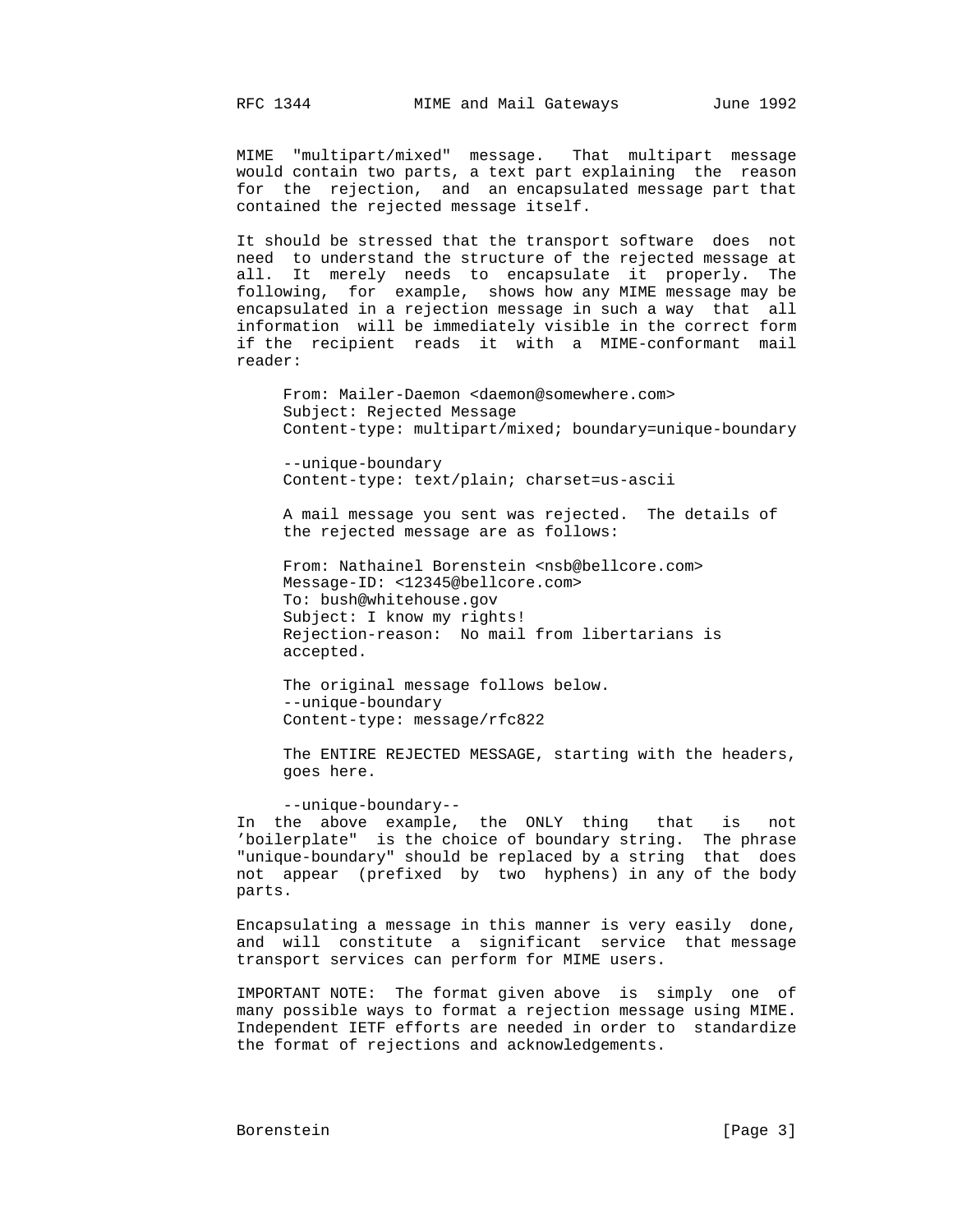## Fragmenting and Reassembling Large Messages

 One problem that occurs with increasing frequency in Internet mail is the rejection of messages because of size limitations. This problem can be expected to grow substantially more severe with the acceptance of MIME, as MIME invites the use of very large objects such as images and audio clips. Fortunately, MIME also provides mechanisms that can help alleviate the problem.

 One particularly relevant MIME type is "message/partial", which can be used for the automatic fragmentation and reassembly of large mail messages. The message/partial type can be handled entirely at the user agent level, but message transport services can also make use of this type to provide more intelligent behavior at gateways.

 In particular, when gatewaying mail to or from a system or network known to enforce size limitations that are more or less stringent than are enforced locally, message transport services might choose either to break a large message into fragments, or (perhaps less likely) to reassemble fragments into a larger message. The combination of these two behaviors can make the overall Internet mail environment appear more complete and seamless than it actually is.

 Details on the message/partial format may be found in the MIME document. What follows is an example of how a simple short message might be broken into two message/partial messages. In practice, of course, the message/partial facility would only be likely to be used for much longer messages.

The following initial message:

From: Nathaniel Borenstein <nsb@bellcore.com> To: Ned Freed: <ned@innosoft.com> Subject: a test message Content-type: image/gif Content-Transfer-Encoding: base64

 R0lGODdhQAGMAbMAAAAAAP/u7swzIu6ZiLsiEd1EM+5VRGaI3WYAAO67qkRV uwARd6q7/ywAAAAAQAGMAUME/hDISau9OOvNu/9gKI6kRJwoUa5s675wLM90l XW5YKxqPyKRygxv2dr4czwlMCZrQLFTYHBJ2hlyQYFiaz+i0WWBou7fOq1x8vXWfU qU1fJ2qEhYaHGjhZQmJ2QT1xBW1ak1xUdV0/VjtsbpUEDaEJCQOIpqeoNV+LXo5W fVN3dZKceAQPvgyhwQ2lqcXGxx5wja59eJIGUNCszF90sYp50CoqFZ4DoqMMo6M

 can be transformed, invertibly, into the following two message/partial messages:

From: Nathaniel Borenstein <nsb@bellcore.com>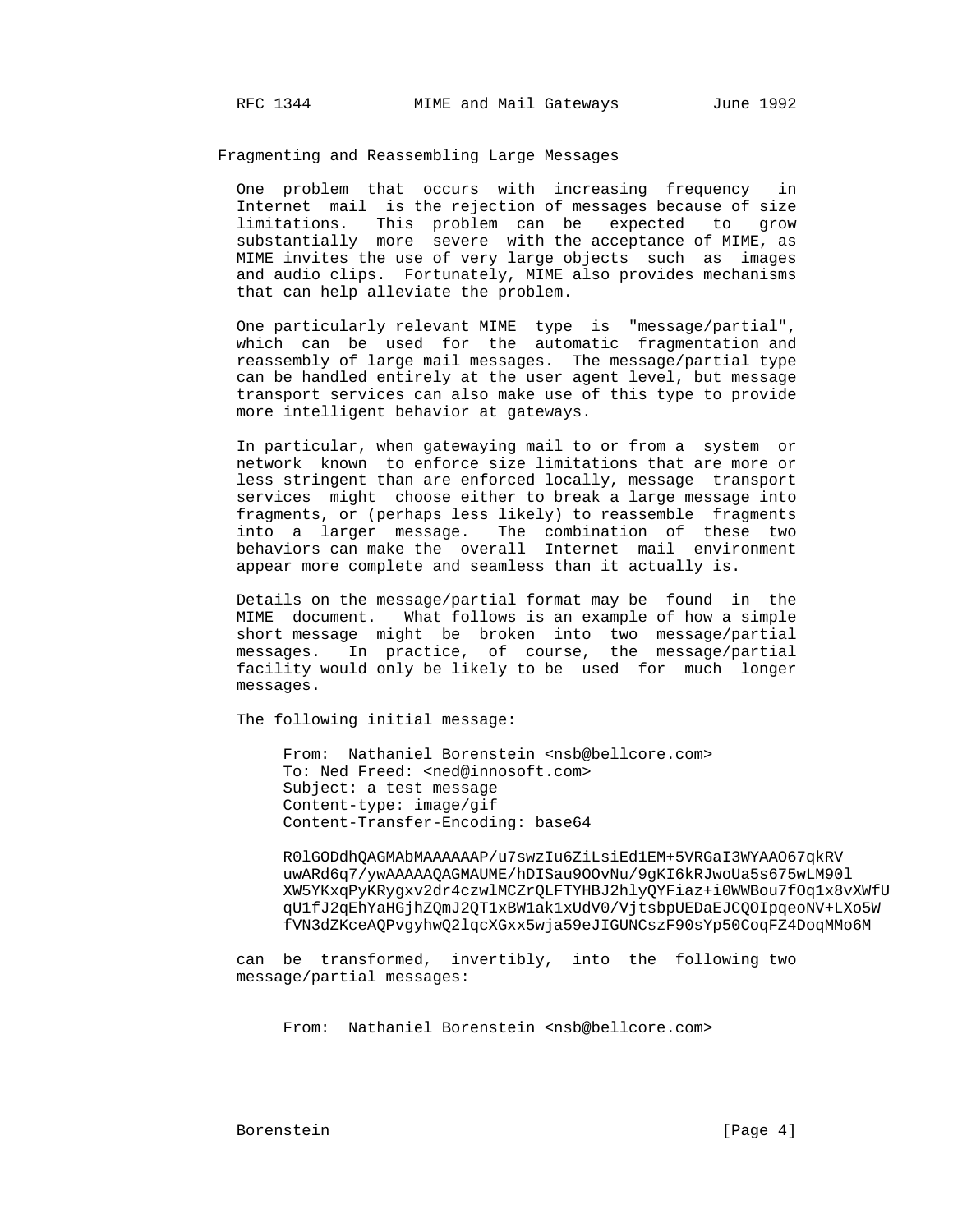To: Ned Freed <ned@innosoft.com> Subject: a test message Content-type: message/partial; id="xyx@host.com"; number=1; total=2 Content-type: image/gif

Content-Transfer-Encoding: base64

R0lGODdhQAGMAbMAAAAAAP/u7swzIu6ZiLsiEd1EM+5VRGaI3WYAAO67qkRV

and

From: Nathaniel Borenstein <nsb@bellcore.com> To: Ned Freed <ned@innosoft.com> Subject: a test message Content-type: message/partial; id="xyx@host.com"; number=2; total=2

 uwARd6q7/ywAAAAAQAGMAUME/hDISau9OOvNu/9gKI6kRJwoUa5s675wLM90l XW5YKxqPyKRygxv2dr4czwlMCZrQLFTYHBJ2hlyQYFiaz+i0WWBou7fOq1x8vXWfU qU1fJ2qEhYaHGjhZQmJ2QT1xBW1ak1xUdV0/VjtsbpUEDaEJCQOIpqeoNV+LXo5W fVN3dZKceAQPvgyhwQ2lqcXGxx5wja59eJIGUNCszF90sYp50CoqFZ4DoqMMo6M

 Fragmenting such messages rather than rejecting them might be a reasonable option for some gateway services, at least for a certain range of message sizes. Of course, it is often difficult for a gateway to know what size limitations will be encountered "downstream", but intelligent guesses are often possible. Moreover, an IETF working group on SMTP extensions has proposed augmenting SMTP with a "SIZE" verb that would facilitate this process, thereby possibly requiring fragmentation on the fly during message transmission.

 Note also that fragmentation or reassembly might reasonably be performed, in differing circumstances, by either the sending or receiving gateway systems, depending on which system knew more about the capabilities of the other.

Using or Removing External-Body Pointers

 Another MIME type oriented to extremely large messages is the "message/external-body" type. In this type of message, all or part of the body data is not included in the actual message itself. Instead, the Content-Type header field includes information that tells how the body data can be retrieved -- either via a file system, via anonymous ftp, or via other mechanisms.

 The message/external-body type provides a new option for mail transport services that wishes to optimize the way bandwidth resources are used in a given environment. For example, the basic use of message/external-body is to reduce bandwidth in email traffic. However, when email crosses a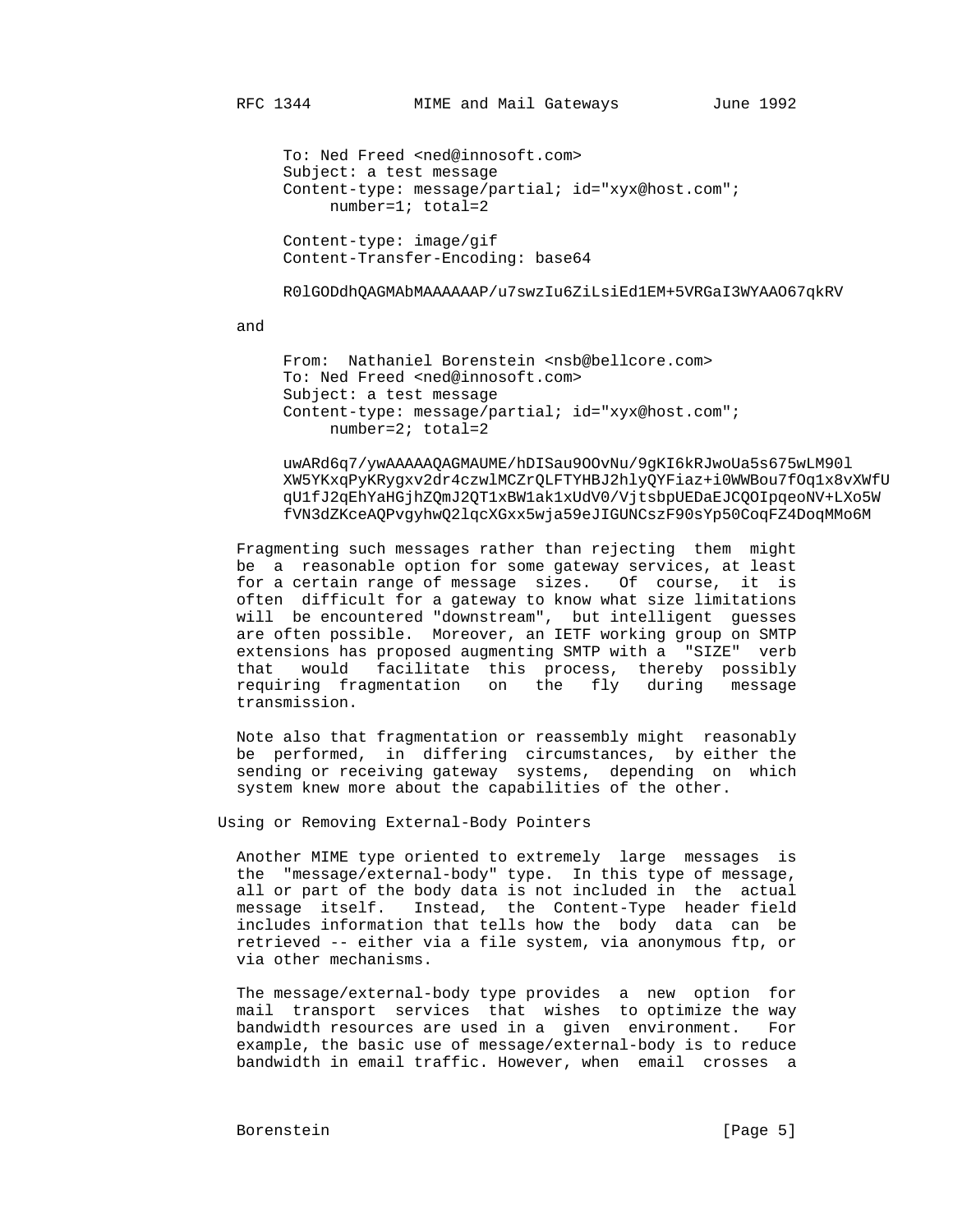slow and expensive boundary -- e.g., a satellite link across the Pacific -- it might make sense to retrieve the data itself and transform the external-body reference into the actual data. Alternately, it might make sense to copy the data itself to a new location, closer to the message recipients, and change the location pointed to in the message. Because the external-body specification can include an expiration date, message transport services can trade off storage and bandwidth capabilities to try to optimize the overall use of resources for very large messages.

 Such behaviors by a gateway require careful analysis of cost/benefit tradeoffs and would be a dramatic departure from typical mail transport services. However, the potential benefits are quite significant, so that such the appropriate use of these service options should be explored.

> For example, the following message includes PostScript data by external reference:

From: Nathaniel Borenstein <nsb@bellcore.com> To: Ned Freed <ned@innosoft.com> Subject: The latest MIME draft Content-Type: message/external-body; name="BodyFormats.ps"; site="thumper.bellcore.com"; access-type=ANON-FTP; directory="pub"; mode="image"; expiration="Fri, 14 Jun 1991 19:13:14 -0400 (EDT)"

Content-type: application/postscript

 A gateway to Australia might choose to copy the file to an Australian FTP archive, changing the relevant parameters on the Content-type header field. Alternately, it might choose simply to transform the message into one in which all the data were included:

From: Nathaniel Borenstein <nsb@bellcore.com> To: Ned Freed <ned@innosoft.com> Subject: The latest MIME draft Content-type: application/postscript

 %!PS-Adobe-1.0 %%Creator: greenbush:nsb (Nathaniel Borenstein,MRE 2A- 274,4270,9938586,21462) etc...

 This is an example which suggests both the benefits and the dangers. There is considerable benefit to having a copy of the data immediately available, but there also may be considerable expense involved in transporting it to all of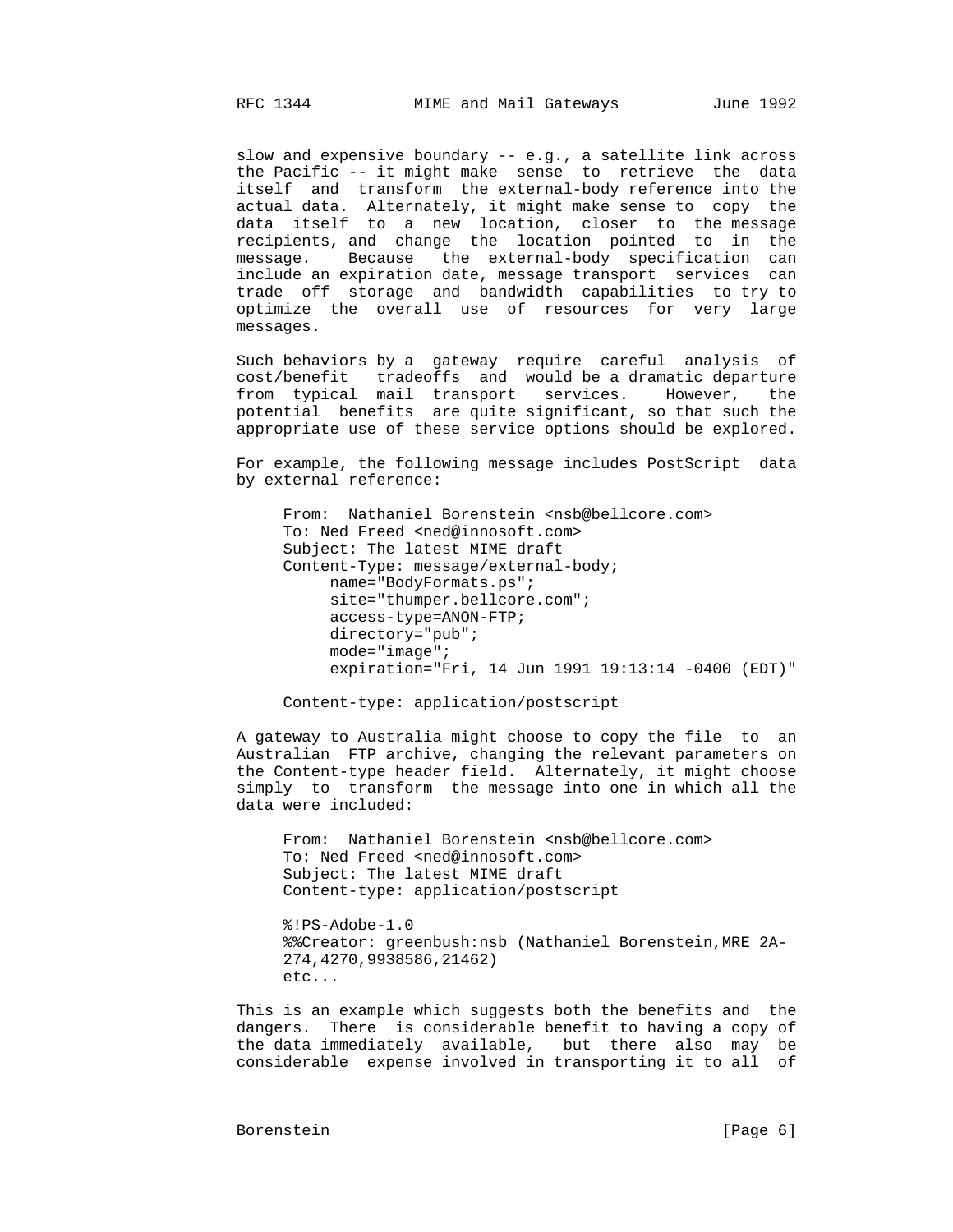a the members of a list, if only a few will use the data anytime soon.

 Alternatively, instead of replacing an external-body message with its real contents, it might make sense to transform it into a "multipart/alternative" message containing both the external body reference and the expanded version. This means that only the external body part can be forwarded if desired, and the recipient doesn't lose the information as to where the data was fetched from, if they want to fetch an up-to-date version in the future. Such information could be represented, in MIME, in the following form:

From: Nathaniel Borenstein <nsb@bellcore.com> To: Ned Freed <ned@innosoft.com> Subject: The latest MIME draft Content-type: multipart/alternative; boundary=foo

--foo

 Content-Type: message/external-body; name="BodyFormats.ps"; site="thumper.bellcore.com"; access-type=ANON-FTP; directory="pub"; mode="image"; expiration="Fri, 14 Jun 1991 19:13:14 -0400 (EDT)"

 Content-type: application/postscript --foo Content-type: application/postscript

 %!PS-Adobe-1.0 %%Creator: greenbush:nsb (Nathaniel Borenstein,MRE 2A- 274,4270,9938586,21462) etc... --foo--

 Similarly for the case where a message is copied to a local FTP site, one could offer two external body parts as the alternatives, allowing the user agent to choose which FTP site is preferred.

Image and other Format Conversions

 MIME currently defines two image formats, image/gif and image/jpeg. The former is much more convenient for many users, and can be displayed more quickly on many systems. The latter is a much more compact representation, and therfore places less stress on mail transport facilities.

> Message transport services can optimize both transport bandwidth and user convenience by intelligent translation between these formats (and other formats that might be added later). When a message of type image/gif is submitted for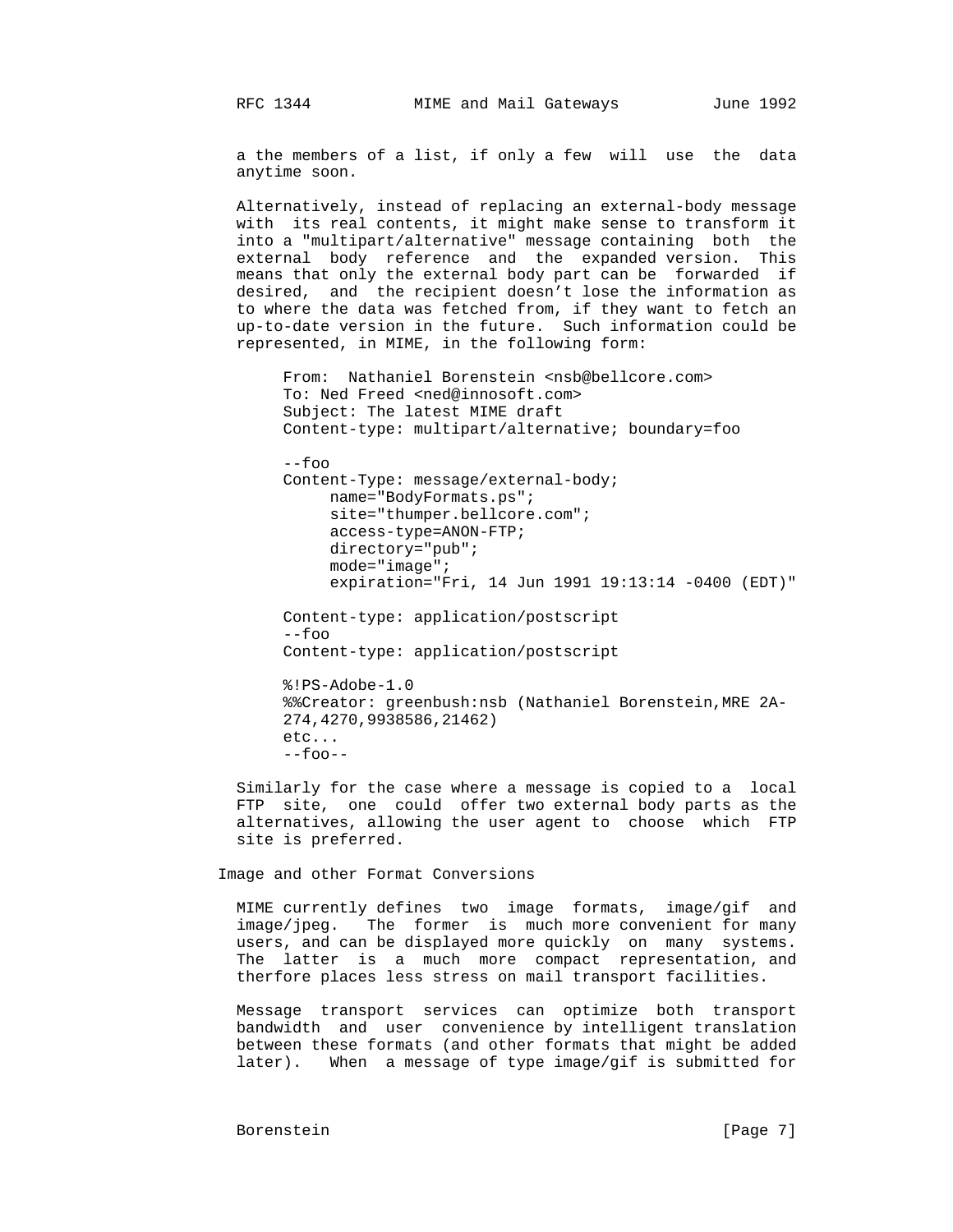long-haul delivery, it might reasonably be translated to image/jpeg. Conversely, when image/jpeg data is received for final delivery on a system with adequate storage resources, it might be translated to image/gif for the convenience of the recipient. Software to perform these translations is widely available. It should be noted, however, that performance of such conversions presumes support for the new format by the recipient.

 Although MIME currently only defines one audio format, more are likely to be defined and registered with IANA in the future. In that case, similar format conversion facilities might be appropriate for audio.

 If format conversion is done, it is STRONGLY RECOMMENDED that some kind of trace information (probably in the form of a Received header field) should be added to a message to document the conversion that has been performed.

 Some people have expressed concerns, or even the opinion that conversions should never be done. To accomodate the desires of those who dislike the idea of automatic format conversion. For this reason, it is suggested that such transformations be generally restricted to gateways rather than general message transport services, and that services which perform such conversions should be sensitive to a header field that indicates that the sender does not wish to have any such conversions performed. A suggested value for this header field is:

Content-Conversion: prohibited

 User agents that wish to explicitly indicate a willingness for such conversions to be performed may use:

Content-Conversion: permitted

 However, this will be the default assumption of many gateways, so this header field is not strictly necessary. It also should be noted that such control of conversion would only be available to the sender, rather than to any of the recipients.